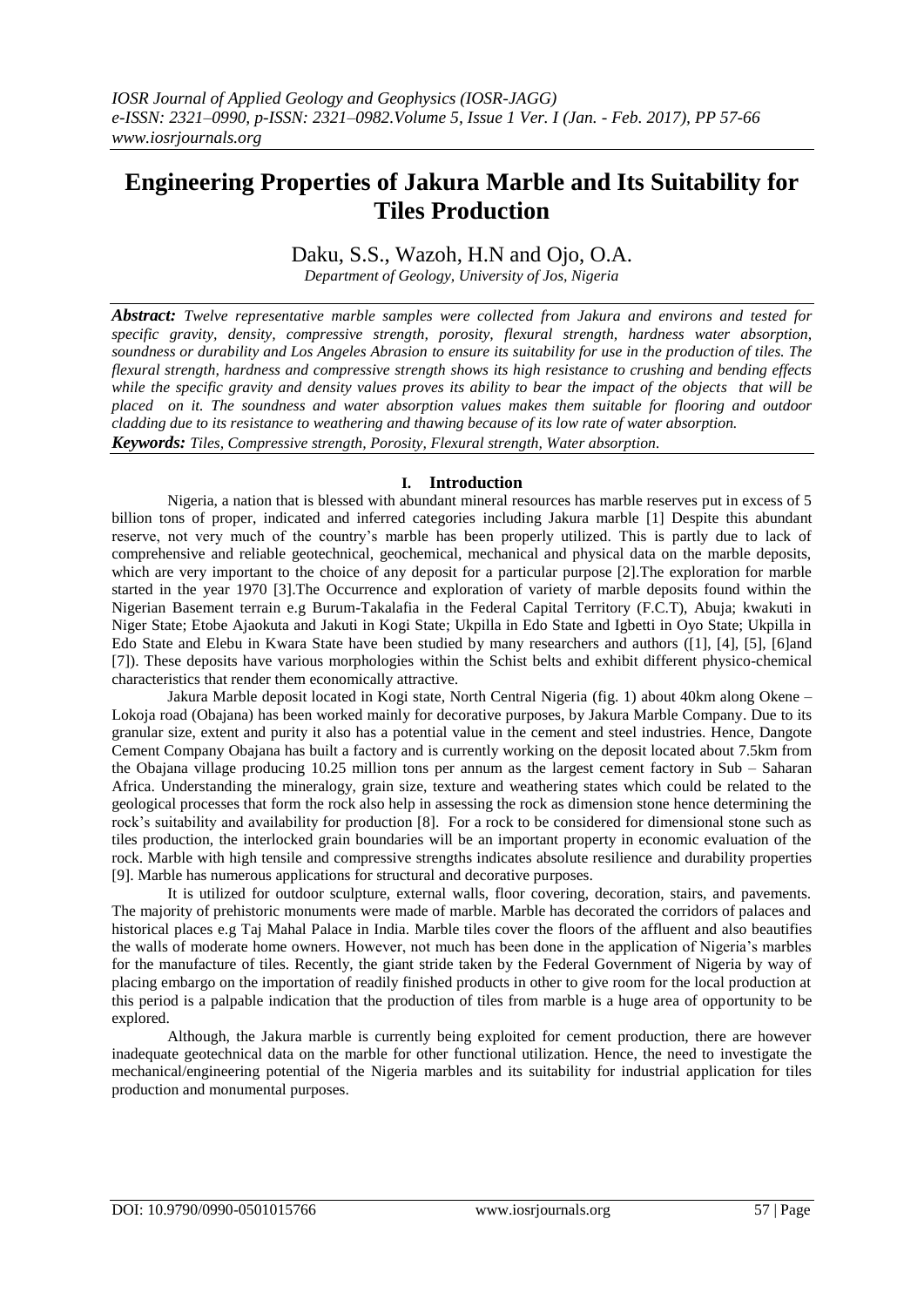

**Fig. 1:** Map of Nigeria showing the study area.

# **II. Geology**

Marble bodies are widely distributed within the Precambrian Basement Complex of Nigeria and are commonly associated with the Schist Belts which may be regarded as folded belts (perhaps initially protobasins) into the multiple deformed and variable metamorphosed migmatite-gneiss-quartzite complex [10]; [11] and [12]. Associated with these major petrological units are other localised minor rocks units namely: Quartz-biotite gneiss, Quartz-biotite-hornblende-pyroxene gneiss and Quartz-biotite-garnet gneiss. These igneous rocks occur as small, circular to oval outcrops and include members of the older granite suite mainly granites, granodiorites and syenites while associated schists in the area are: quartz-biotite schist, amphibolite schist, muscovite schist and quartzitic schist [13].

Marble, a metamorphosed limestone occurs within the migmatite gneiss- schist-quartzite complex as relicts of sedimentary carbonate rocks.The marble have roughly NE-SW trend and thinning out in the South-Western direction (Fig.2). The marble is grey-pure white in colour, medium to coarse grained (mosaic texture with increase in depth) in nature with few mica specks. In some places, mica schist and granulite intrude the marble. The marble is overlain by an average thickness of 6.83 meters of overburden, which appears to be red sandy clay and marl clay. The stratigraphic succession of the area consists of magmatic intrusion of older granite series, folded meta-sediments of Igarra-Kabba-Jakura formation and gneissic complex.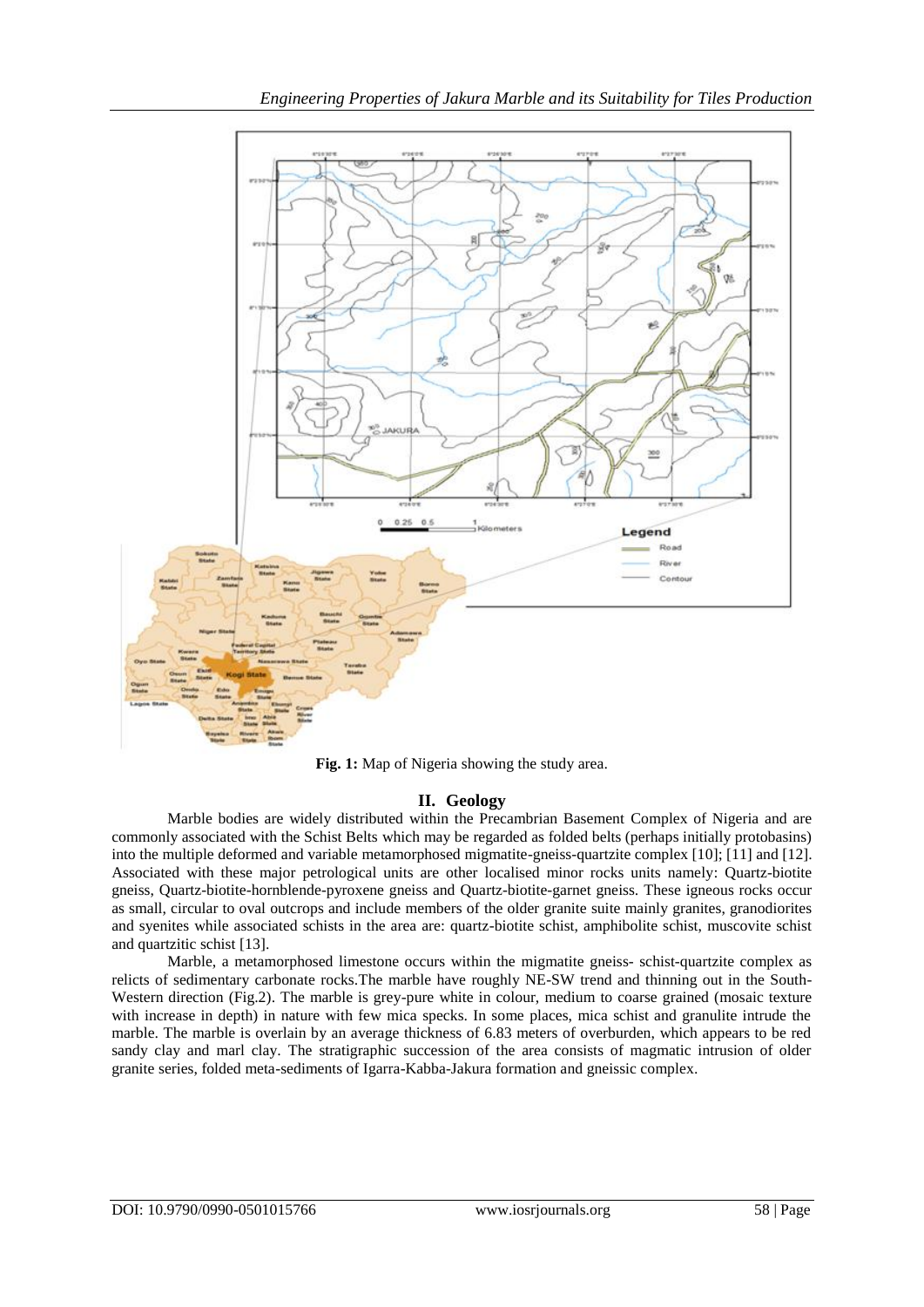

**Fig 2:** Geological Map of the study area

# **III. Materials And Methods**

Twelve representative marble samples from Jakura and environs as shown in fig. 3 were collected and tested for specific gravity, density, water absorption, uniaxial compressive strength, hardness, soundness, flexural strength and Los Angeles abrasion. The procedures for the determination of these parameters are discussed below:



**Fig. 3;** Map of the study area showing the sample location points

# **3.1 Specific Gravity**

The Bulk or Apparent specific gravity,  $G_b$  is the ratio of the dry weight,  $W_d$  of a rock to the weight, W of water equal to the total volume of rock including voids. The rock sample was dried for 24 hours in an oven at a temperature of  $105^{\circ}$ C to expel all water present in the rock sample. It was allowed to cool and the dry weight, **W**d determined. The rock sample was completely immersed in water to enable it attained saturation for 48 hours and the saturated weight **W**w was measured and recorded. The rock sample still in a soaked condition was weighed (**W**s) while suspended in water. This can be mathematically represented as:

$$
G = \frac{wa}{Ww - Ws}
$$

The essence of heating and then saturating is to determine the amount of water in the pore spaces of the sample.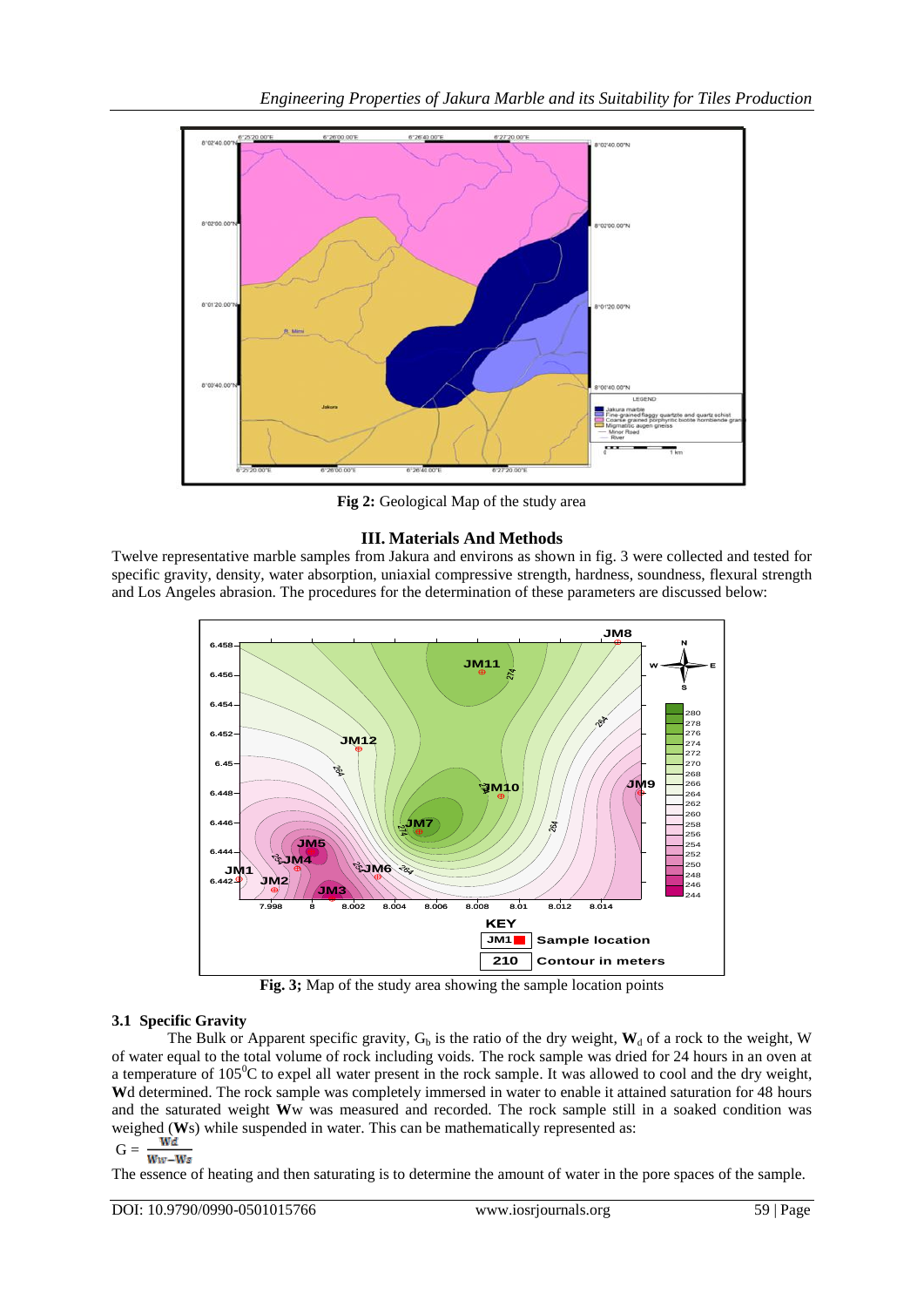### **3.2 Density**

The density of the rock sample was determined by multiplying the specific gravity, G with the density of water. Therefore, the rock sample density was calculated as follows:

 $= 1000G$  (Kg/m<sup>3</sup>)

Where  $\rho w$  is the density of water =1000Kg/m<sup>3</sup>

#### **3.3 Porosity**

The sample was dried to a constant weight at a temperature of 105°C in an oven and cooled for 30 minutes in a desiccator. The porosity n, was determined by dividing the volume of water filling the pores (Ww-Wd) by the total volume of the rock sample, v. This is expressed in percentage as follows:

$$
n = \frac{w_w - \bar{w}d}{v} \times 100 \quad \%
$$

#### **3.4 Water Absorption Test**

The ASTM C97 procedure was adopted where the specimens were soaked in water for 48 hours [14], wiped dry, and weighed again. The difference in weights was divided by the dry weight and multiplied by 100 to give the percentage of water absorption. This is expressed mathematically as:

$$
Wsw = \frac{ww - wd}{wd} \times 100
$$

#### **3.5 Uniaxial Compressive Strength**

To determine the compressive strength, the sample was cut into a cube of 5cm and loaded gradually, one at a time, on the base of a Universal Testing Machine (UTM). The loading was continued till the first crack appears in the test specimen indicating beginning of failure. The load at failure (F) divided by the area of cross-section (A) of the sample gave the unconfined compressive strength of the sample:

$$
\text{Co} = \frac{1}{4}
$$

Where Co is crushing Strength

 $F = Total load at failure$ 

 $A = Cross$  sectional area

#### **3.6 Hardness Test**

N-Type Schmidt hammer with rebound measurement was used for this test. The Schmidt hammer was pointed perpendicularly on the surface of the sample. The hammer was released and reading on the hammer was taken. The reading gives directly the Schmidt hammer hardness value. The standard Schmidt hardness number is taken when the hammer was pointing vertically down.

#### **3.7 Soundness Test**

Soundness test refers to the testing of rock samples to estimate their soundness when subjected to weathering action. This was done by repeatedly immersing the samples in saturated solution of sodium sulphate (Na2SO4), followed by oven drying to completely dehydrate the salt precipitated in permeable pore spaces of the rock sample. This was done for 12 cycles as recommended by ASTM C88 standard. The percentage loss in weight of the sample was calculated by the ratio of the difference in the initial weight of the sample and its weight after  $12<sup>th</sup>$  cycle to the initial weight expressed in percentage. This is mathematically expressed as follows:

$$
\frac{W-W12}{W} \times 100
$$

Where  $W =$  initial weight of the sample  $W_{12}$  = Weight after 12<sup>th</sup> cycle

#### **3.8 Flexural or Transverse Strength**

The flexural strength or bend strength is referred to as the failure exhibited in a rock due to bending stresses both in structural and decorative rock. This was determined by loading transversely a bar sample of  $20 \times 8 \times 8$ cm and supported at ends from below. The load at which the sample breaks is taken as the modulus of rupture. The flexural strength is given by:

$$
R = (3wl) / (2bd2)
$$

Where R is the flexural strength or modulus of rupture

w is the applied force at failure l is the length of the support span b is the sample width d is the thickness of the sample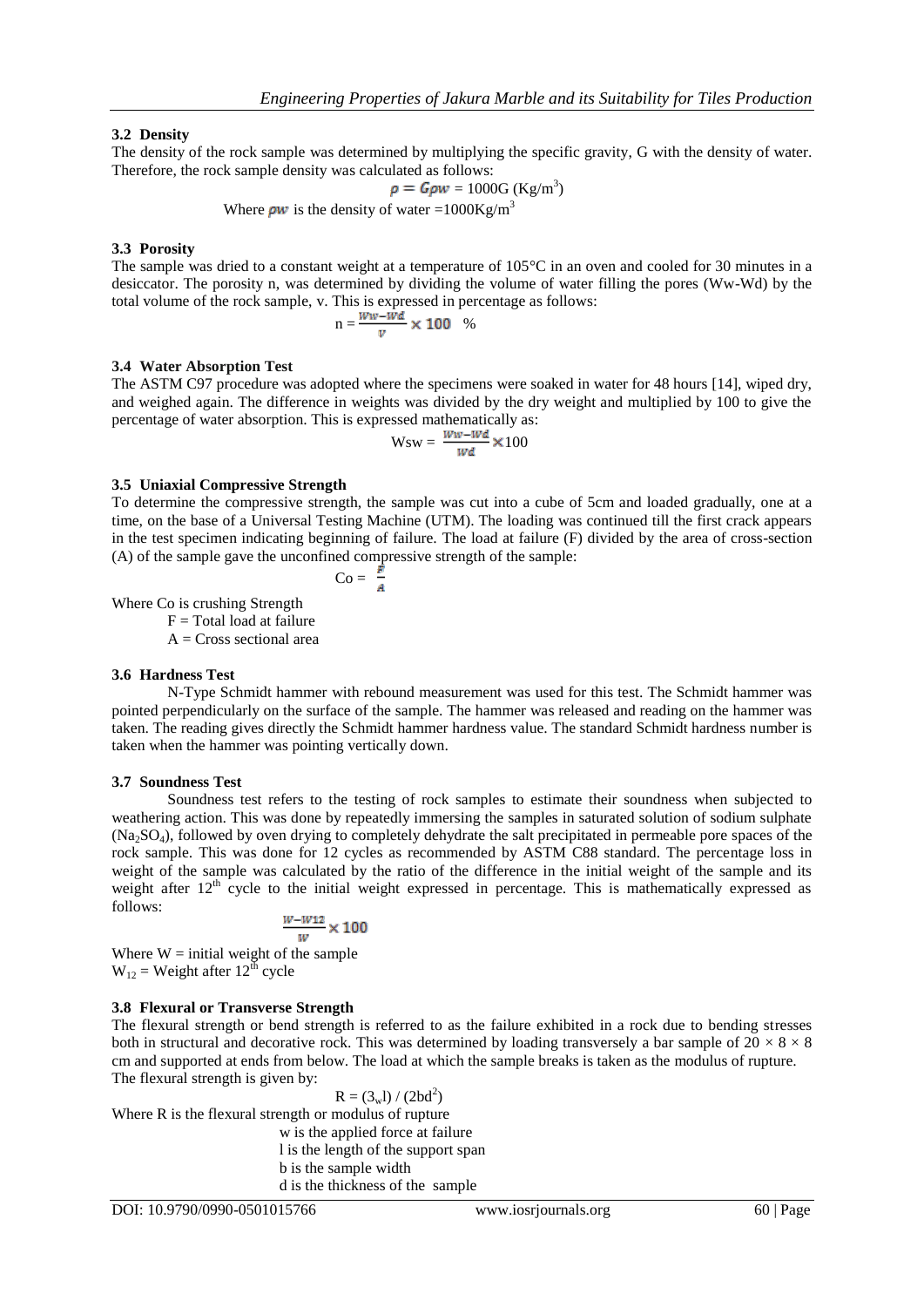#### **3.9 Los Angeles (L.A) Abrasion Test**

The standard L.A. abrasion test subjects a coarse aggregate sample (retained on the No. 12 (1.70mm) sieve) to abrasion, impact, and grinding in a rotating steel drum containing a specified number of steel spheres. ASTM method C131-66 was used for the LA abrasion test.

The samples were oven-dried at 105–110°C for 24hrs and then cooled to room temperature before they were tested. After drying, the samples were sieved into individual size fractions, and recombine to one of two specified grading that most nearly represents the aggregate gradation. The total sample mass was about 5000g. Six steel spheres were placed in a steel drum along with the 5000g of aggregate sample. The drum was rotated for 500 revolutions at a rate of 30–33 rev/min. After the revolution was completed, the sample was sieved through the 1.7 mm sieve (Sieve No 12). The amount of material passing the sieve is expressed as a percentage of the original weight.

The LA abrasion loss or percentage loss was calculated as follows:

$$
W = \frac{P_1 - P_2}{P_1} \times 100
$$

Where W is the abrasion loss  $(\%)$  P1 is the initial weight (g) P2 is the weight passing through sieve no 12 (g)

## **IV. Results And Discussion**

The results are discussed with reference to the recommended standard in the use of materials for Tiles production. The summary of the result is as shown in the table 1. Also, fig. 4 to 12 shows the variation of each test among the samples.

| <b>Table 1.</b> Building y of the habitatory test result |                |                 |        |        |        |                 |        |        |        |        |        |             |
|----------------------------------------------------------|----------------|-----------------|--------|--------|--------|-----------------|--------|--------|--------|--------|--------|-------------|
| Properties                                               | JM1            | JM <sub>2</sub> | JM3    | JM4    | JM5    | JM <sub>6</sub> | JM7    | JM8    | JM9    | JM10   | JM11   | <b>JM12</b> |
| App Specific Gravity                                     | 2.52           | 2.58            | 2.5    | 2.65   | 2.63   | 2.51            | 2.54   | 2.63   | 2.51   | 2.51   | 2.52   | 2.5         |
| Density $(Kg/m^3)$                                       | 2520           | 2580            | 2500   | 2650   | 2630   | 2510            | 2540   | 2630   | 2510   | 2510   | 2520   | 2500        |
| Water Absoption (%)                                      | 0.29           | 0.33            | 0.27   | 0.28   | 0.35   | 0.28            | 0.25   | 0.22   | 0.38   | 0.32   | 0.36   | 0.35        |
| Void Ratio                                               | 0.0051         | 0.0054          | 0.0052 | 0.0054 | 0.0052 | 0.0051          | 0.0054 | 0.0053 | 0.0053 | 0.0052 | 0.0054 | 0.0054      |
| Porosity (%)                                             | 0.51           | 0.54            | 0.52   | 0.54   | 0.52   | 0.51            | 0.54   | 0.53   | 0.53   | 0.52   | 0.54   | 0.54        |
| Abrasion Value (%)                                       | 33.5           | 39.0            | 38.75  | 35.9   | 29.4   | 37.5            | 28.0   | 31.0   | 37.2   | 38.0   | 37.0   | 40.0        |
| Soundness (chemical Resistance (%)                       | 10.75          | 10.00           | 10.80  | 10.30  | 10.25  | 10.90           | 10.95  | 9.34   | 10.50  | 10.55  | 10.65  | 10.40       |
| Crushing Strength (N/mm <sup>2</sup> )                   | 52.39          | 57.63           | 55.89  | 65.49  | 73.78  | 62.87           | 61.12  | 78.58  | 58.94  | 48.02  | 51.52  | 52.39       |
| Crushing Load(kN)                                        | 120            | 132             | 128    | 150    | 190    | 144             | 140    | 210    | 135    | 110    | 118    | 120         |
| Hardness Test                                            | 2.72           | 2.60            | 2.29   | 2.74   | 2.06   | 1.89            | 2.68   | 2.86   | 2.29   | 2.58   | 2.17   | 1.93        |
| Flexural Strength $(N/mm^2)$                             | 10.8           | 13.39           | 11.15  | 18.84  | 20.0   | 14.90           | 12.8   | 22.34  | 12.73  | 08.38  | 9.52   | 9.55        |
| Colour                                                   | White          |                 |        |        |        |                 |        |        |        |        |        |             |
| Texture                                                  | Coarse Grained |                 |        |        |        |                 |        |        |        |        |        |             |

**Table 1:** Summary of the laboratory test result



**Fig. 4:** A variation of Apparent Specific Gravity among the rock samples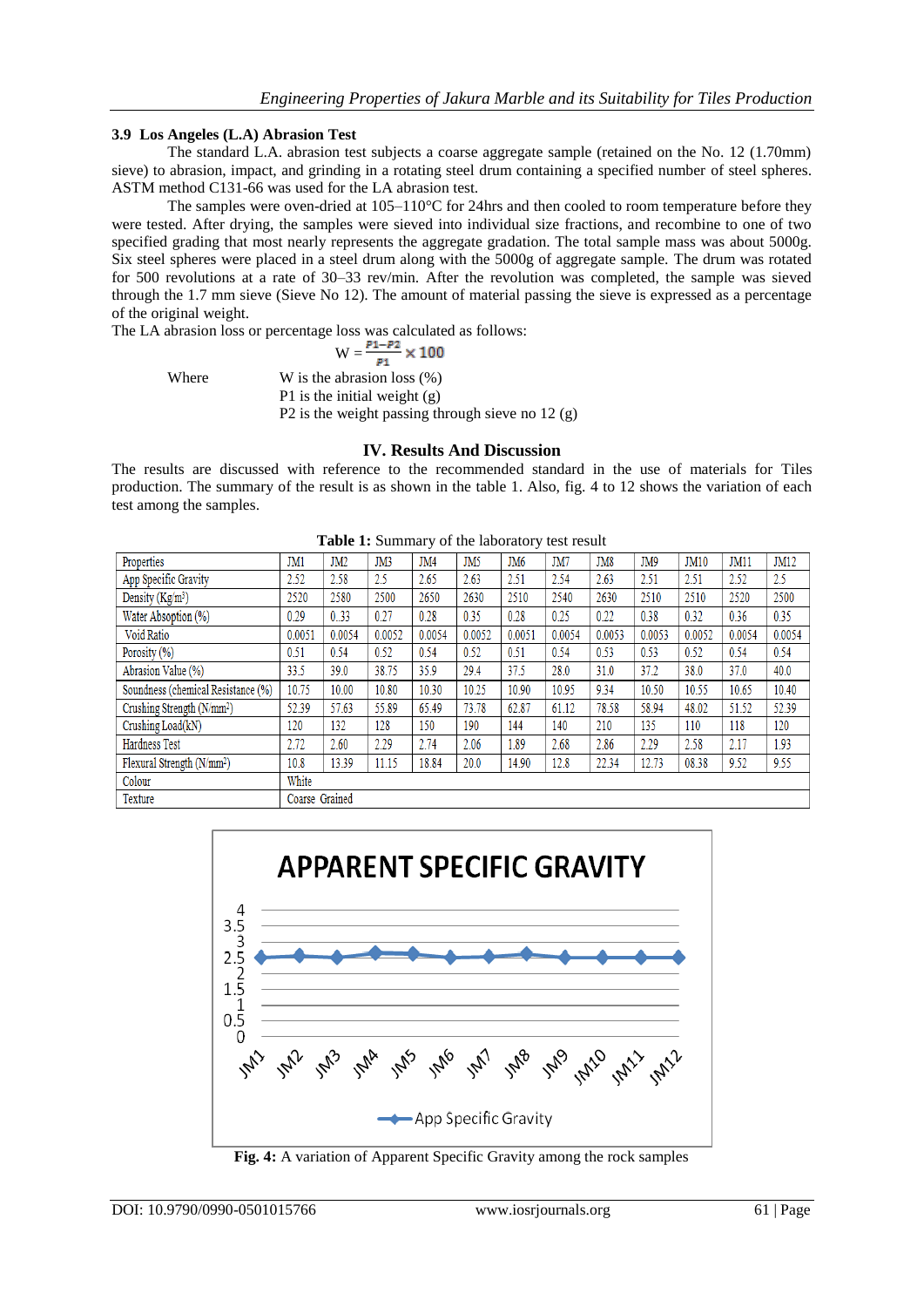

**Fig 5:** A variation of Density among the rock samples



**Fig. 6:** A variation of Water of Absorption by weight among the rock samples



**Fig. 7:** A variation of Porosity among the rock samples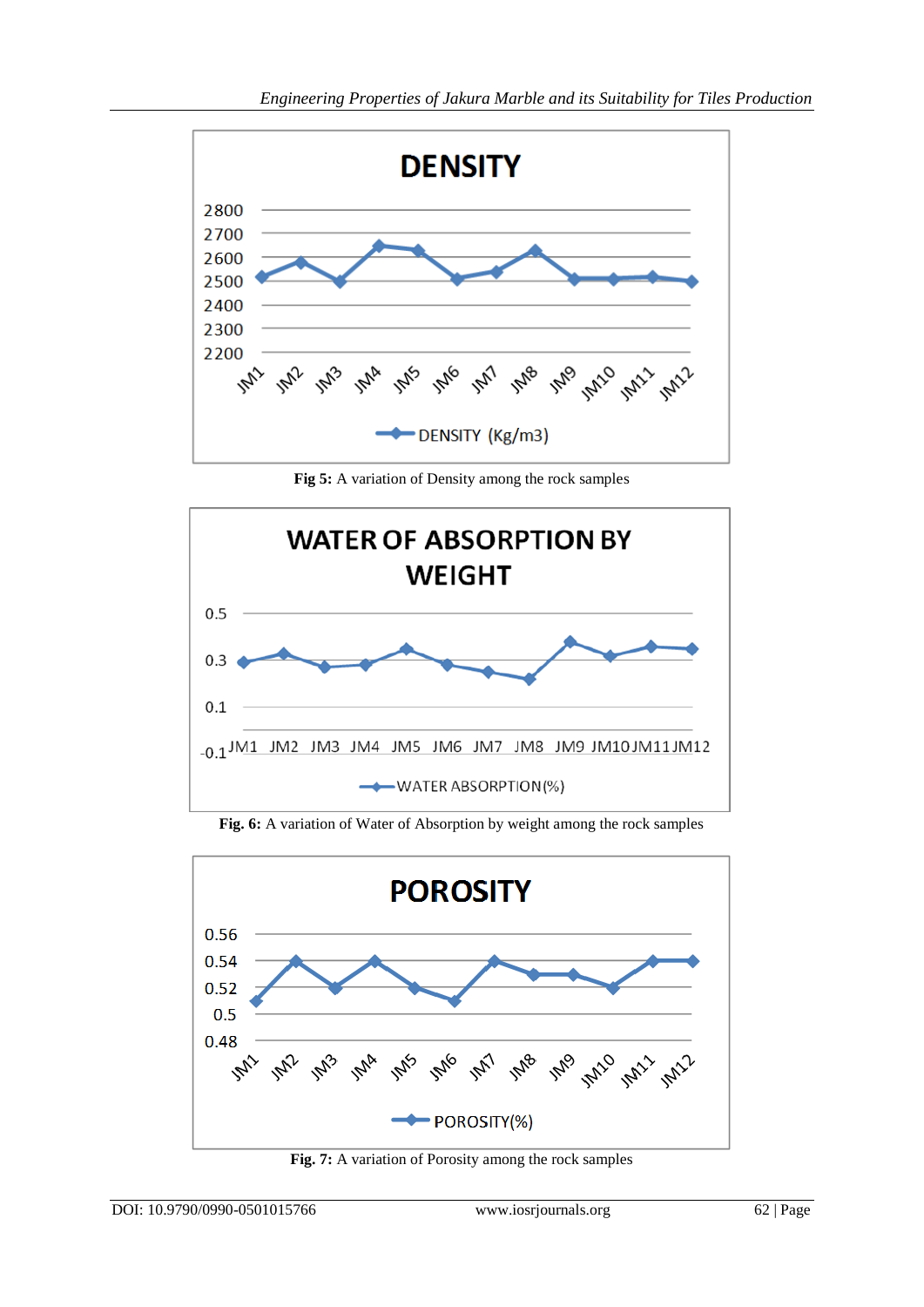

**Fig. 8:** A variation of Soundness Test among the rock samples



**Fig. 9:** A variation of Crushing Strength among the rock samples



**Fig. 10:** A variation of Flexural Strength among the rock samples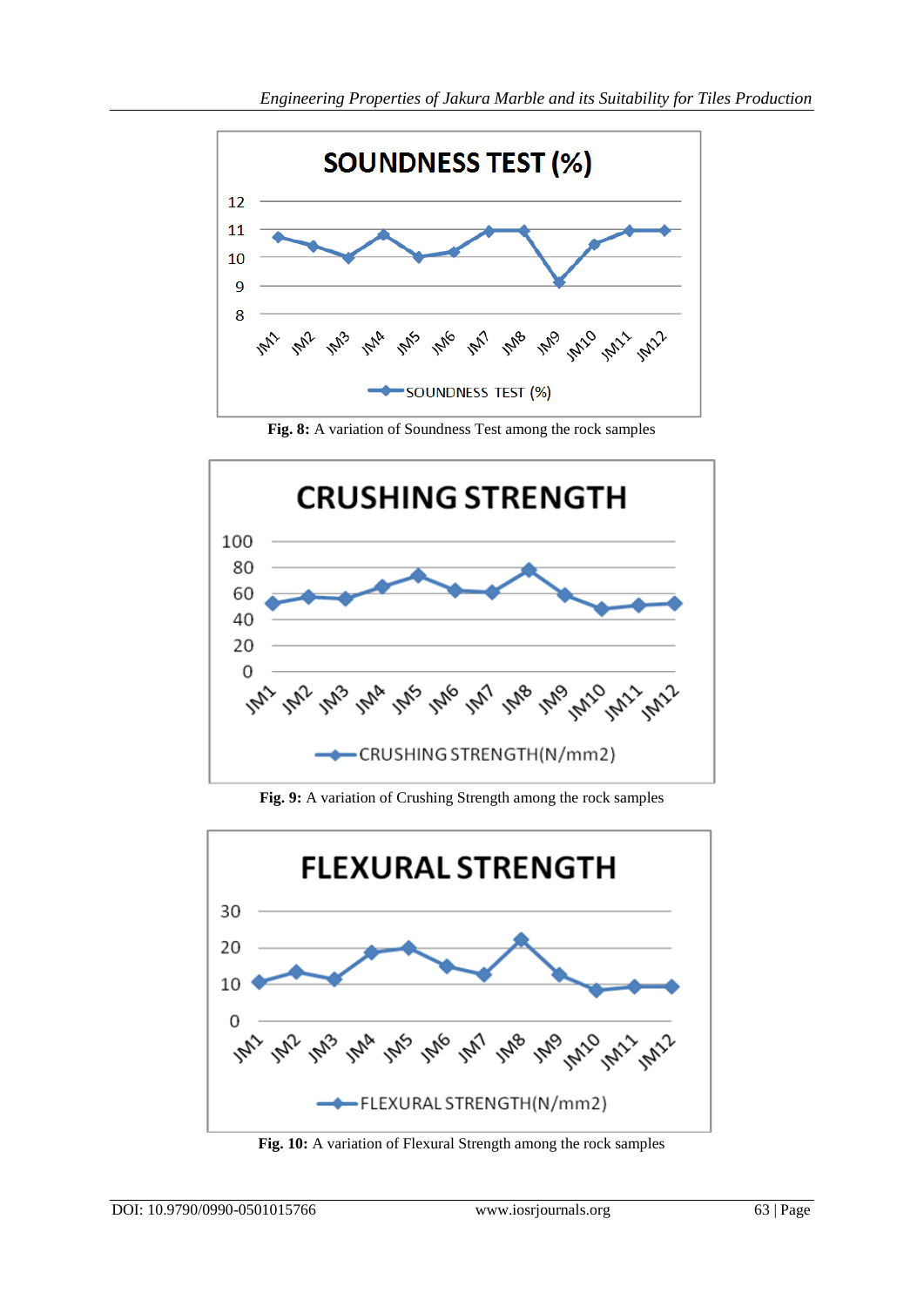

**Fig. 11:** A variation of Abrasion value among the rock samples



**Fig. 12:** A variation of Hardness Test among the rock samples

# **V. Discussion Of Results**

## **5.1 Specific Gravity and Density**

The bulk density is important in calculating the weight of the rock in a wall constructional element. The standard specification of ASTM 503C on the use of marble for dimension stone is put at minimum of  $2600Kg/m<sup>3</sup>$ . Generally, a higher density rock is probably harder, less porous and stronger. Considering the laboratory test results, the rock samples have a range of values between  $2500 \text{Kg/m}^3$  and  $2630 \text{Kg/m}^3$  with samples JM4, JM5 and JM8 having values above the minimum standard. All others are slightly below the minimum requirement.

## 5.2 **Porosity**

Porosity has a direct and indirect effect on most of the physical properties of rocks, and is often considered an important rock parameter. An increasing porosity has an unfavourable influence on the weathering characteristics.

Von Moos and Quervain (1948) developed a classification scheme for porosity of rocks as follows:

| ${<}1\%$    | compact              |
|-------------|----------------------|
| $1 - 2.5%$  | a few pores          |
| $2.5 - 5\%$ | slightly porous      |
| $5 - 10\%$  | significantly porous |
| $10 - 20%$  | many pores           |
| $<$ 20%     | a lot of pore space  |

From the test results as shown on table 1 and fig. 7, the porosity values ranges between 0.51% and 0.54%. This according to [15] classification, the marbles are compact and the effect of weathering will be of little implication.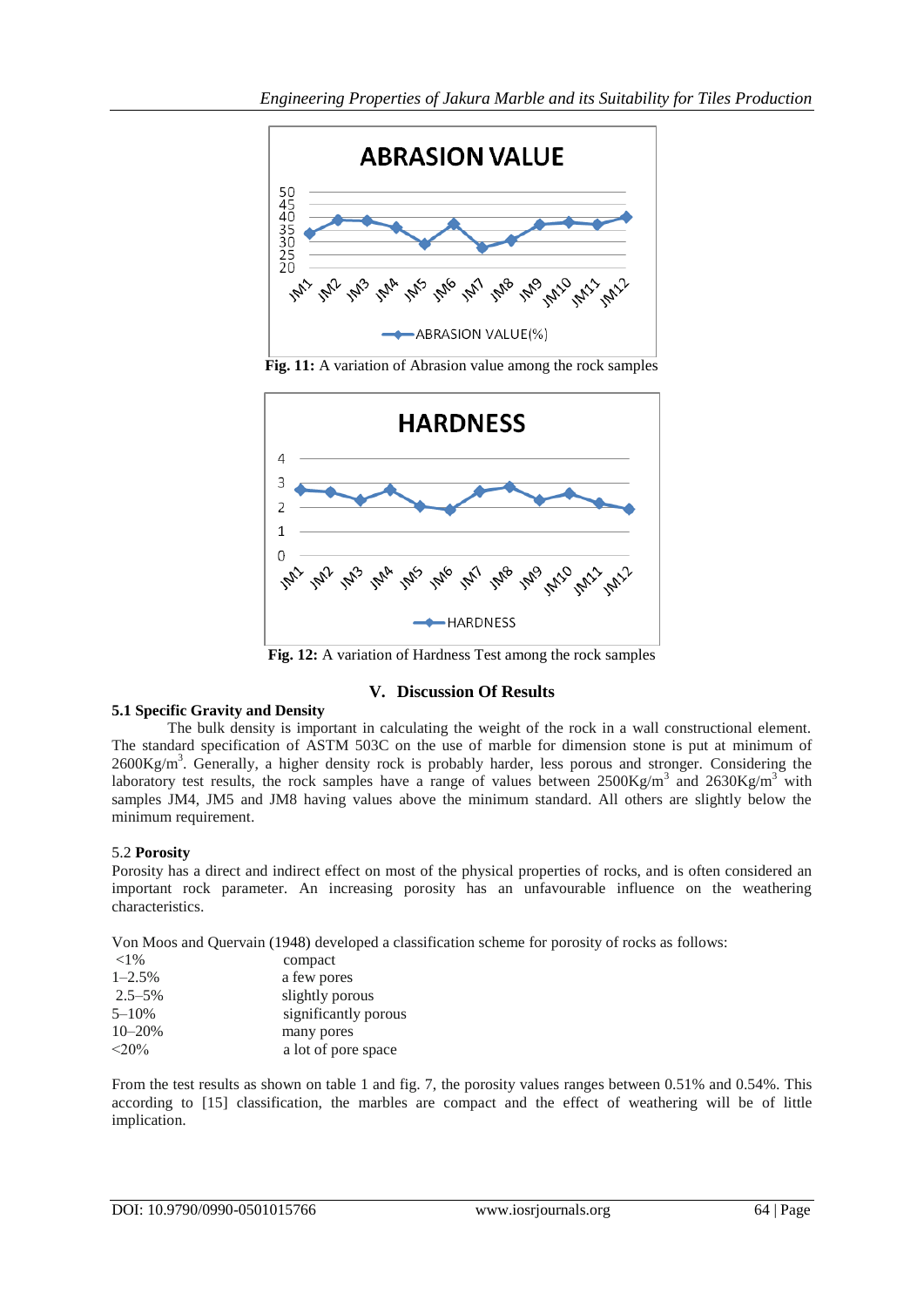### **5.3 Water Absorption**

From the laboratory result the absorption by weight has a range of value between 0.22 and 0.38%. The ASTM 503C standard on the use of marble for dimension stone recommends a maximum of 0.2%, therefore the laboratory results shows that only the rock sample JM8 can only be acceptable while others are of higher values. However other test result may override this effect.

### **5.4 Soundness Test**

Soundness test is aim at measuring rocks resistance to weathering, surface abrasion, spalling freezethaw, durability and moisture penetration. The Los Angeles sodium sulphate test prescribes that a sample is good if the average loss in weight does not exceed 12% after 12 cycles of alternate wetting and drying. The results of the soundness test have a range of values of 9.34% and 10.95%. This indicates that the samples are good as far as soundness is concerned. The rock can therefore be used as facing stone, ornamental rocks embankment and any other use which may expose them to the atmosphere. However, where such rocks are to be used as facing stones over a long period of time in environments that are humid and laden with acids, caution must be exercised to avoid pitting of the rock surface.

### **5.5 Compressive Strength**

[16] The International Society of Rock Mechanics (ISRM, 1978) classify rocks in the range of extremely strong to extremely weak depending on the compressive strength as shown in the table 2 below:

| ravie 2                 |                                                            |  |  |  |  |
|-------------------------|------------------------------------------------------------|--|--|--|--|
| <b>Classification</b>   | Unconfined Compressive Strength (Mpa or Nmm <sup>2</sup> ) |  |  |  |  |
| <b>Extremely Strong</b> | >250                                                       |  |  |  |  |
| Very Strong             | $100 - 250$                                                |  |  |  |  |
| Strong                  | $50 - 100$                                                 |  |  |  |  |
| Medium Strong           | $25 - 50$                                                  |  |  |  |  |
| Weak                    | $5 - 25$                                                   |  |  |  |  |
| Very Weak               | $1 - 5$                                                    |  |  |  |  |
| <b>Extremely Weak</b>   |                                                            |  |  |  |  |

**Table 2**

The required value for marble according to ASTM 503C is 52MPa (52N/mm<sup>2</sup>). From the laboratory result the crushing strength have a range of values between 48.02N/mm<sup>2</sup> and 78.58N/mm<sup>2</sup> with only rock sample JM10 having a value of  $48.02N/mm^2$  which is lower than the minimum required as specified by ASTM 503C as can be seen in Table 2 and fig. 9 Therefore all other rock samples are good in the production of tiles if only the compressive strength is to be considered.

#### **5.6 Flexural Strength**

Flexural strength is a measure of the tensile strength induced by bending; it is highly affected by the stone's surface condition on the face that is in tension. The flexural strength of stone generally increases as the water absorption decreases for stones of equal grain size. From the laboratory result as shown in table 2, the flexural strength has a range of values between  $8.38N/mm^2$  and  $22.34N/mm^2$ . These values are higher than the minimum required value in line with ASTM 503C on the use of marble for dimension stone. Therefore on the basis of flexural strength all the samples are good and acceptable.

## **5.7 Hardness**

The hardness of a rock is its resistance to abrasion. Every rock has a hardness or range of hardness that ultimately depends on the strength of chemical bonds. Sometimes hardness is used as a strength criterion in rocks. The hardness of a mineral contained in a composite rock reflects to a certain extent the mechanical properties of a rock. The rock samples JM1, JM2, JM4, JM7, JM8 and JM11 has a Mohs' scale of approximately equal to 3.while others are approximately equal to 2.

#### **5.8 Los Angeles Abrasion Test**

Floor tiles undergo substantial wear and tear throughout their life. In general, they should be hard and tough enough to resist crushing, degradation and disintegration from any associated activities ranging from human traffic to the movement of equipment. The ASTM C1353 method utilises the Taber abraser and standardized abrading wheels; it establishes a value of abrasion resistance by determining the loss of weight resulting from abrasion on flat specimens under controlled conditions.

However, the L.A. abrasion test measures the degradation of a rock sample that is placed in a rotating drum with steel spheres .As the drum rotates the rock samples aggregate degrades by abrasion and impact with other aggregate particles and the steel. Abrasion resistance represents the resistance of the stone's surface to wear, usually caused by pedestrian traffic, the wheels of trolleys and the legs of furniture.